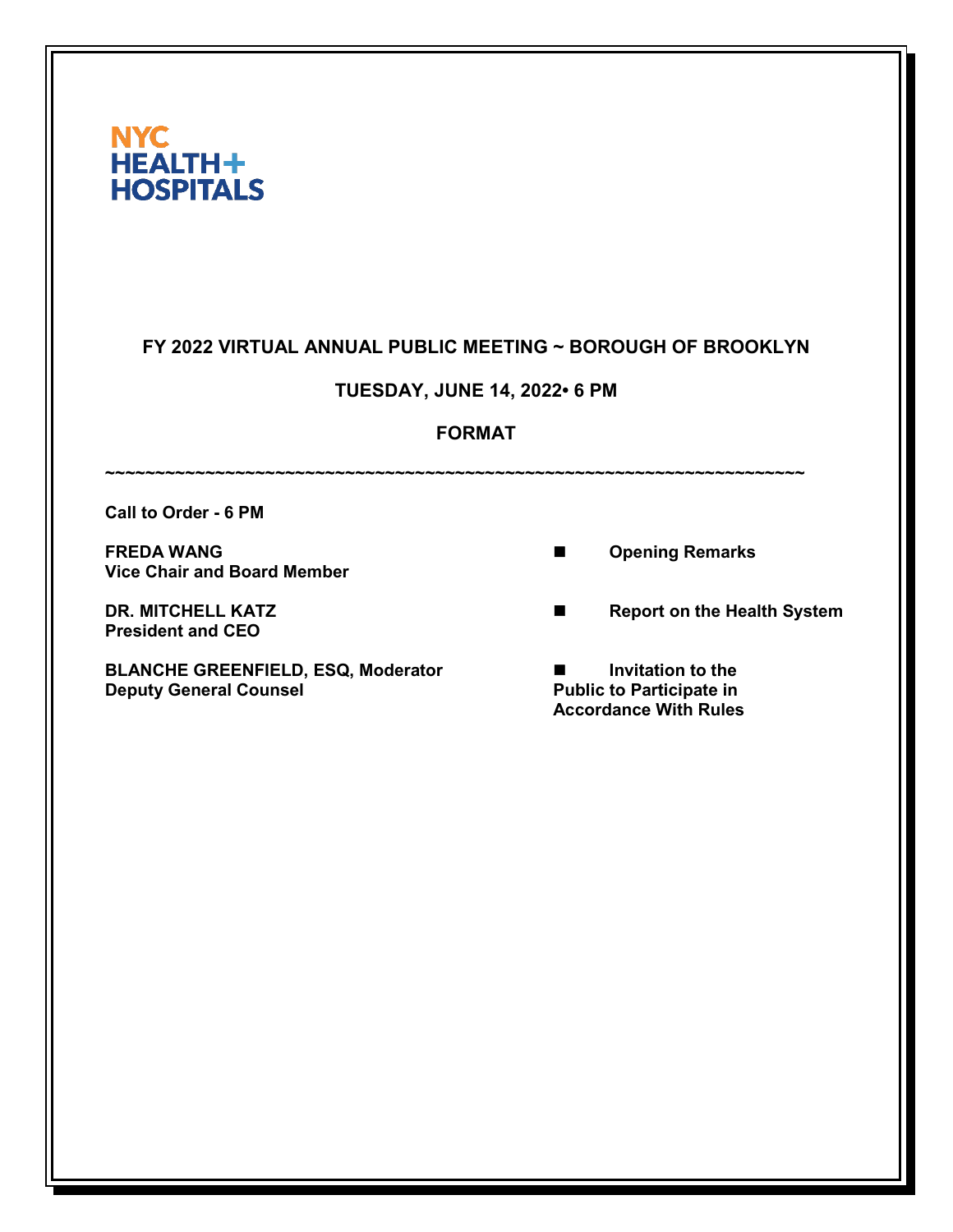

**NYC Health + Hospitals Fiscal Year 2022 Annual Public Meeting – Brooklyn Tuesday, June 14, 2022 Report by Dr. Mitchell Katz, President and CEO**

#### **MARKING TWO YEARS OF THE COVID-19 PANDEMIC**

In March, we marked two years since NYC Health + Hospitals admitted our first patient with COVID-19. The second year of fighting the pandemic, and responding to four cycles of COVID, was difficult. Our patients suffered, our families suffered, and we the healers suffered. We remember the lives lost, those who continue to suffer from the impact of this pandemic, and honor the NYC Health + Hospitals health care heroes who have served New Yorkers at every stage of this pandemic.

I began to feel hopeful as we headed into the 2021 end-of-year holiday season -- with vaccines and boosters widely available, and new treatment options on the horizon -- only to have my hopes dashed by Omicron. Once again, our hospitals filled up with patients needing our help. The demand for our testing and vaccination services reached an all-time high. And so many of us New Yorkers – specially health care workers -- got sick and needed to lie under the covers with our sore throats and hacking coughs, worried about our colleagues and teammates left stretched by our absence.

Thankfully, the Omicron wave leveled off and we began to see all the pandemic markers going in the right direction. Our City started to open up and moving to a post pandemic state. But COVID is not going away. We recently had a slight uptick in hospitalizations across the City, and some hotspots in other parts of the country and New York State – so we cannot let our defenses down. We continue to prioritize vaccination and booster shots to children and adults as our best defense. And we continue to follow the trends very closely and stand ready to meet the next phase of the pandemic with all the protections, resources, innovation and experience to address future challenges and help New Yorkers safely navigate whatever may lie ahead.

Throughout the entire pandemic, NYC Health + Hospitals, in collaboration with our NYC Test & Trace Corps, provided care, treatment, testing, tracing, vaccination, shelter, food and so much more to New Yorkers who needed it most. I would like to highlight some of our most recent efforts and accomplishments in response to the pandemic.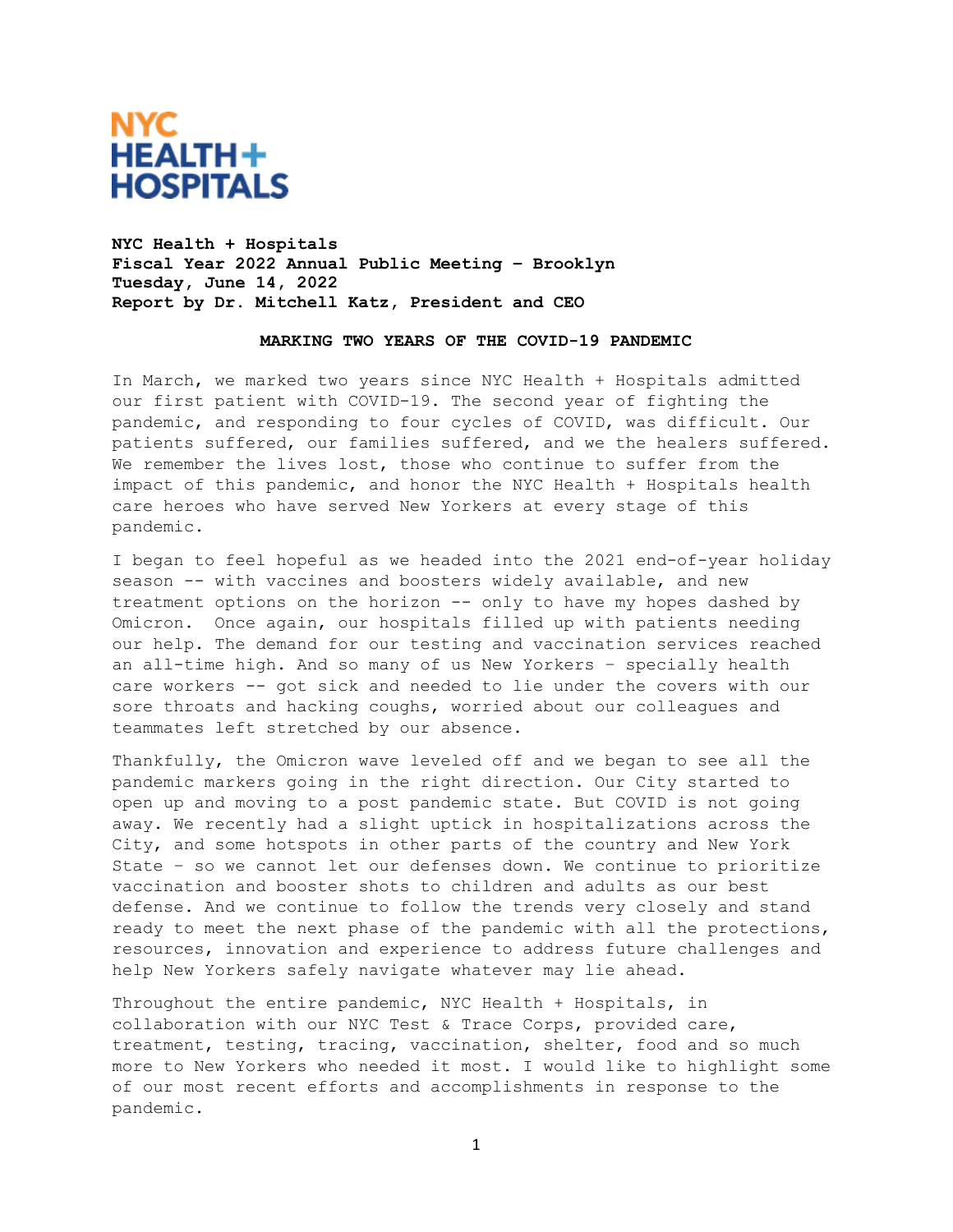We provided quality and compassionate care for thousands of patients in our hospitals and nursing homes. And our nursing facilities nurtured and protected hundreds of our most vulnerable and elderly.

We provided more than 10.5 million COVID tests at our hospitals, Gotham Health centers, in the homes of New Yorkers, and Test & Trace sites across the five boroughs, and have distributed over 4 million at-home tests to schools.

In January 2021 we administered our first COVID vaccine and by the end of March we celebrated our 100,000 vaccine. Since then, we continued to prioritize vaccination for our employees and our most vulnerable patients at our facilities and in their homes – and have administered more than 1.7 million vaccine doses across the five boroughs.

Each time the vaccines became available to new populations – including small children and teens – our hospitals and Gotham Health centers quickly geared up to reach those patients and invited members of the community to get vaccinated with us.

We opened three COVID-19 Center of Excellence in Bushwick, Brooklyn; Tremont, Bronx; and Elmhurst, Queens - to serve patients with long-<br>term symptoms. The new health centers are located in neighborhood: The new health centers are located in neighborhoods that were significantly affected by the virus, and are designed to ensure access to the specialized care New Yorkers will need to address long-term respiratory, cognitive and mental health conditions caused by the virus.

Through contact tracing, the Test & Trace Corps team identified 1.7M contacts. We helped 33,000 people isolate at a quarantine hotel and delivered more than 2.2M free meals to those in isolation or quarantine.

Our amazing Test & Trace Corps team also lunched a number of new programs to serve New Yorkers hardest hit by the pandemic, including:

- Street Health Outreach & Wellness our SHOW mobile units have offered services to over 119,000 unique New Yorkers, with a focus on people experiencing homelessness. Those services include COVID tests, social worker engagements, medical consultations, and vaccinations.
- COVID Treatment Outreach or CATCH to help those at the highest risk of developing serious or severe COVID-19 infections, to ensure life-saving oral antiviral treatments, monoclonal antibody treatment, and other healthcare resources are promptly delivered to those in need.
- AfterCare to support New Yorkers living with the long-term effects of COVID-19. The program connects Test & Trace clients with ongoing health and social needs to the full range of resources and referrals relating to Long-COVID including NYC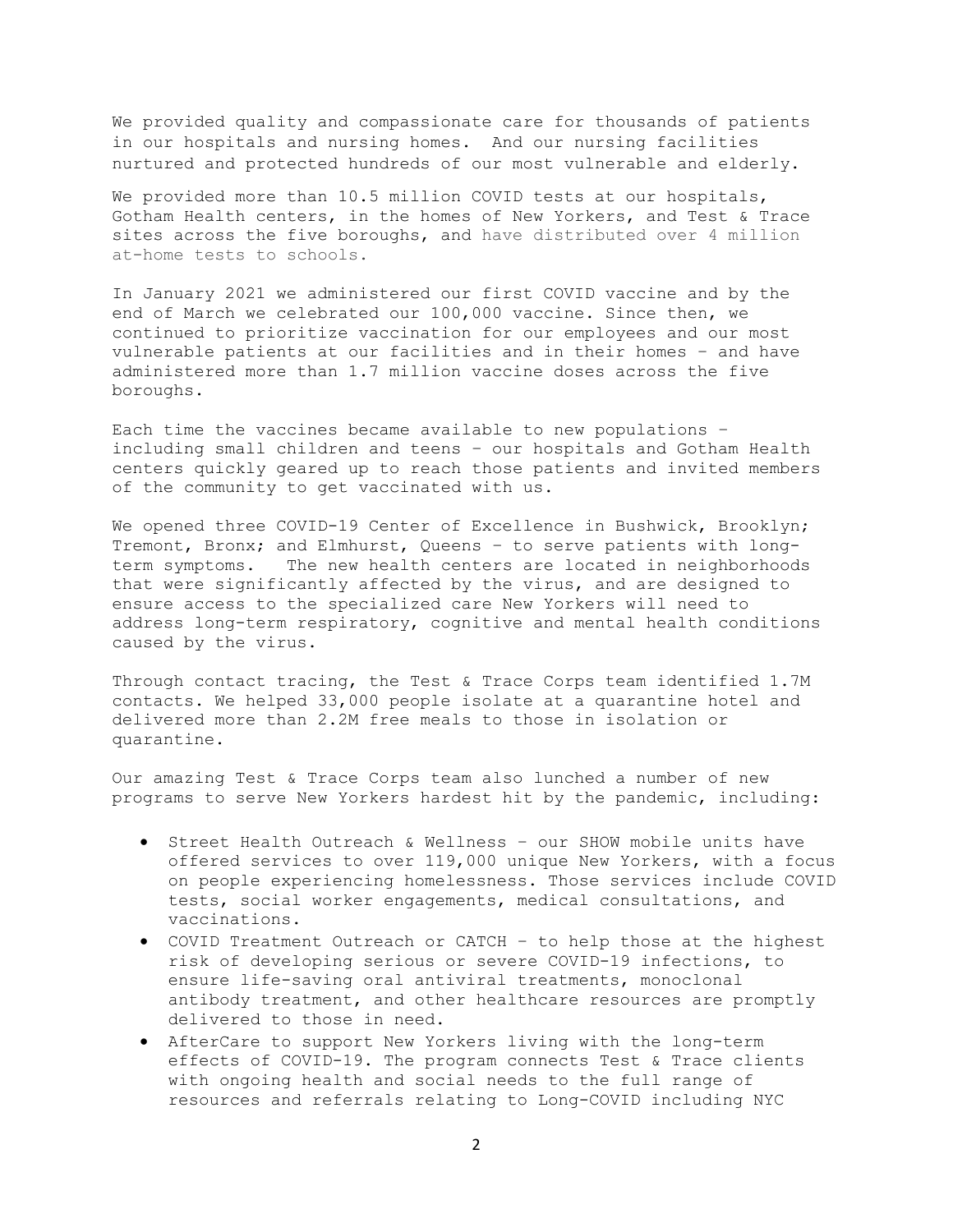Health + Hospitals COVID-19 Centers of Excellence.

• COVID-19 Quarantine and [Isolation Guidance Tool](https://covid19.nychealthandhospitals.org/COVID19help) to offer personalized guidance to New Yorkers who were exposed to or test positive for COVID-19. In addition to providing appropriate guidance, the tool's individualized results offer quick connections to critical resources, including isolation hotels, free meal delivery, testing and treatment.

While we have been focused on taking care of New Yorkers, we have not lost sight of the need to take care of our own. We continue to offer our heroic workforce all the resources and support they need to recharge, de-stress and heal through our Helping Healers Heal program. We offer on-site counseling, debriefing support, and thanks to a recent, anonymous \$100,000 donation, we will fund new wellness spaces to provide respite and support for health care workers who have served in some of the hardest-hit neighborhoods of New York City during the COVID-19 pandemic.

The COVID-19 pandemic has shown how necessary New York City's public health System and its employees truly are. We have proven that there is no challenge we cannot overcome when it is about protecting the health of the most vulnerable New Yorkers under our care. Thanks to our amazing workforce, and their sacrifices and readiness to answer a higher calling over the last year, NYC Health + Hospitals has been there for our patients and all New Yorkers at every step of this pandemic.

#### **BROOKLYN NEWS & HIGHLIGHTS**

Despite the tremendous demand on our health System created by the pandemic, we never lost sight of our goals to expand access to care for more New Yorkers regardless of ability to pay or immigration status, offer the highest quality of care, and advance our values of equity, diversity and inclusion. Here are just a few highlights that reflect our commitment to the health and wellness of the people of this borough.

• **New COVID-19 Center of Excellence in Brooklyn** - Mayor Adams joined me and our NYC Health + Hospitals/Gotham Health team earlier this year to open our third COVID-19 Centers of Excellence — all three in communities of color hit hardest by the pandemic. The new community health clinic is located in Bushwick, Brooklyn to support recovering COVID-19 patients and provide comprehensive ambulatory services to the community. We are excited to have these Gotham Health COVID-19 Center of Excellence in communities that has suffered so much during this pandemic. As we continue to learn more about the long-lasting health impacts of this pandemic, we are being proactive to create medical homes for New Yorkers. This site will not only provide critical health support to those still recovering from COVID-19, but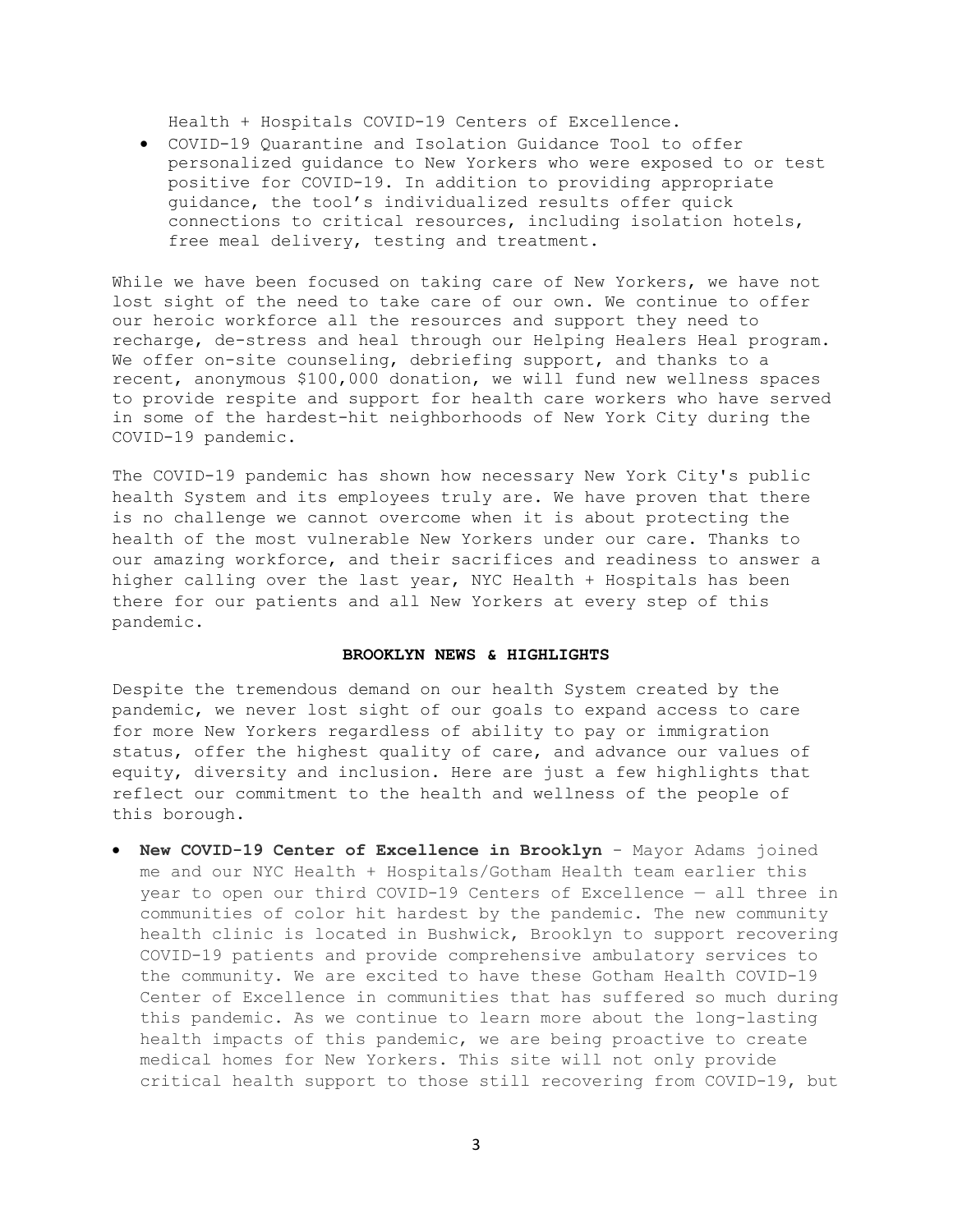will also provide new opportunities for this community to access high-quality, ongoing primary care.

- **U.S. News & World Report 2021-22 Best [Hospitals](https://health.usnews.com/best-hospitals/rankings) ranked our three hospitals in Brooklyn as "high performing"** for clinical excellence in multiple specialty areas. NYC Health + Hospitals/Coney Island was recognized for Chronic Obstructive Pulmonary Disease (COPD), Congestive Heart Failure, Diabetes and Kidney Failure services. NYC Health + Hospitals/Kings County was recognized for Congestive Heart Failure, Diabetes and Stroke care. NYC Health + Hospitals/Woodhull was recognized for Congestive Heart Failure and Pneumonia care.
- **Excellence in Cardiac Care and Stroke Prevention** Our three hospitals in Brooklyn also received national recognition by the American Heart Association for their commitment to ensuring patients with heart disease receive the most appropriate treatment according to nationally recognized, research-based guidelines. Coney Island, Kings County and Woodhull Hospitals earned the recognition by meeting specific quality achievement measures for the diagnosis and treatment of heart failure and stroke patients, including education, use of medications and aggressive risk-reduction therapies. This was a remarkable achievement given the extreme circumstances and stresses of delivering care during the COVID-19 pandemic.
- **NYC Health + Hospitals/Coney Island welcomes support from U.S. Department of Defense (DoD)** – In January 2022, the DoD sent a medical team to support our heroic health care workers at Coney Island Hospital in the fight against the COVID-19 Omicron variant. The DoD team included physicians, registered nurses, licensed practical nurses, army medics, respiratory technicians and command staff. They trained on hospital policies and procedures, and shadowed our staff before they began to serve for 30 days in our ED. Our staff had been working around the clock to care for our neighbors in the hard-hit communities of South Brooklyn and we were very thankful to the DoD medical team for supporting us.
- **Expect Excellence for All in the New South Brooklyn Health**  In July 2021 we announced a milestone in the transformation of the future health care campus on the current grounds of NYC Health + Hospitals/Coney Island. The new health care complex, expected to open before the end of this year, will be renamed NYC Health + Hospitals/South Brooklyn and the new 11-story hospital building and the existing Tower building within the renovated campus will be named after United States Supreme Court Justice Ruth Bader Ginsburg, a figure who espoused truth, equality and justice. The redevelopment is part of a major \$922.7 million hospital campus renovation funded by the Federal Emergency Management Agency (FEMA) to demolish, replace and repair flood damaged buildings from Superstorm Sandy. We are grateful that the family of Ruth Bader Ginsburg has allowed us to honor her memory in this historic way. Justice Ginsburg fought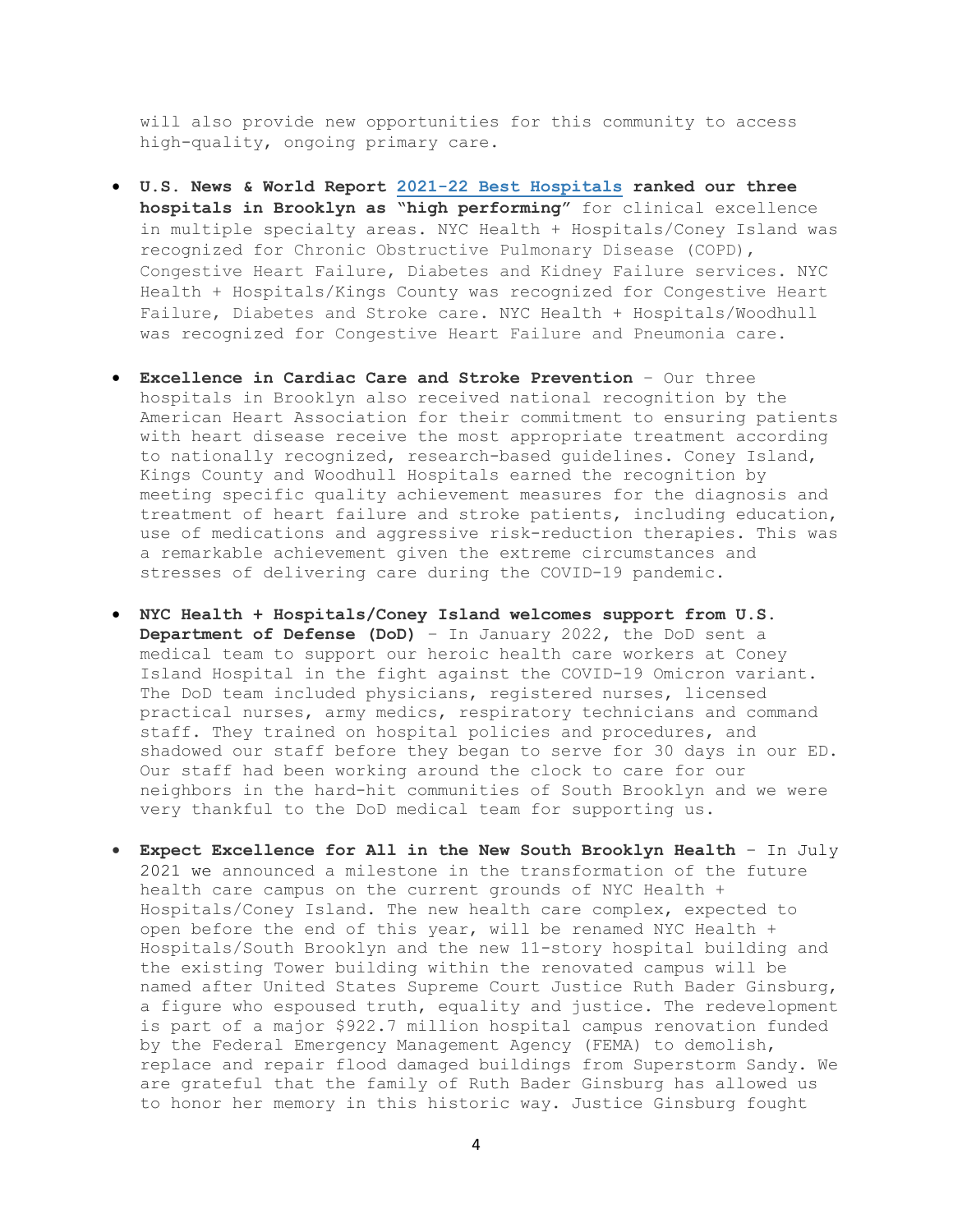tirelessly for justice and equality, giving voices to the voiceless, and as patients walk into the Ruth Bader Ginsburg Hospital at NYC Health + Hospitals/South Brooklyn Health, they will do so knowing they will receive high quality health services with compassion, dignity, and respect, regardless of their income, gender identity, or immigration status.

- **New Emergency Department at NYC Health + Hospitals/Woodhull** We completed a major modernization and expansion of the hospital's emergency department (ED), adding 5,000 square feet of space to meet the emergency and trauma care needs of the community. The new ED includes 16 additional exam rooms, a new and improved state-of-theart nurse's station, a new isolation room, and a "transition hub", where patients who are being discharged from the ED are linked to a primary care or specialty service follow up visit, can receive consultation regarding their medications, and access care management services. The expansion project was fully funded by a \$5 million capital allocation from the New York City Council's Brooklyn Delegation. The strategic expansion of the ED reflects the public health System's broader goals of building a sustainable organization that will continue to offer high-quality and accessible health care to the people of New York City. We thank the Council's Brooklyn Delegation for their funding, and congratulate the Woodhull team that made this expansion happen during the COVID-19 pandemic.
- **Improving Breast Cancer Screening** NYC Health + Hospitals/Woodhull marked the installation of a new \$2.5 million, state-of-the-art MRI (magnetic resonance imaging) device that will be used for breast cancer screening for high risk patients. Breast MRI is a technology that uses magnets and radio waves to produce detailed crosssectional images of the inside of the body. It does not use X-rays, so it does not involve any radiation exposure. The new technology has a number of different uses for breast cancer, including screening high-risk women, gathering additional information about an area of suspicion found on a mammogram or ultrasound, and monitoring for recurrence after treatment. We are excited to enhance our ability to diagnose and treat diseases and health conditions more effectively for the benefit of our patients and community.
- **LGBTQ+ Inclusive Long Term Care Services -** NYC Health + Hospitals/McKinney is one of our five long term care facilities participating in the first edition of the [Long-Term](https://thelei.org/lei-2021) Care Equality [Index](https://thelei.org/lei-2021) (LEI) – a demonstration of our continued commitment to providing comprehensive, culturally-sensitive care to all in our skilled-nursing facilities This national benchmarking tool evaluates long-term care communities based on the equity and inclusion of their LGBTQ+ residents and patients. The team at McKinney joined the ["Commitment](https://thelei.org/commitment-to-caring-pledge) to Caring" pledge and have completed the LEI self-assessment, which measures the long-term care communities' adoption of LGBTQ inclusive and culturally competent policies and practices. NYC Health + Hospitals has long been a leader in caring for LGBTQ+ patients and continues its commitment to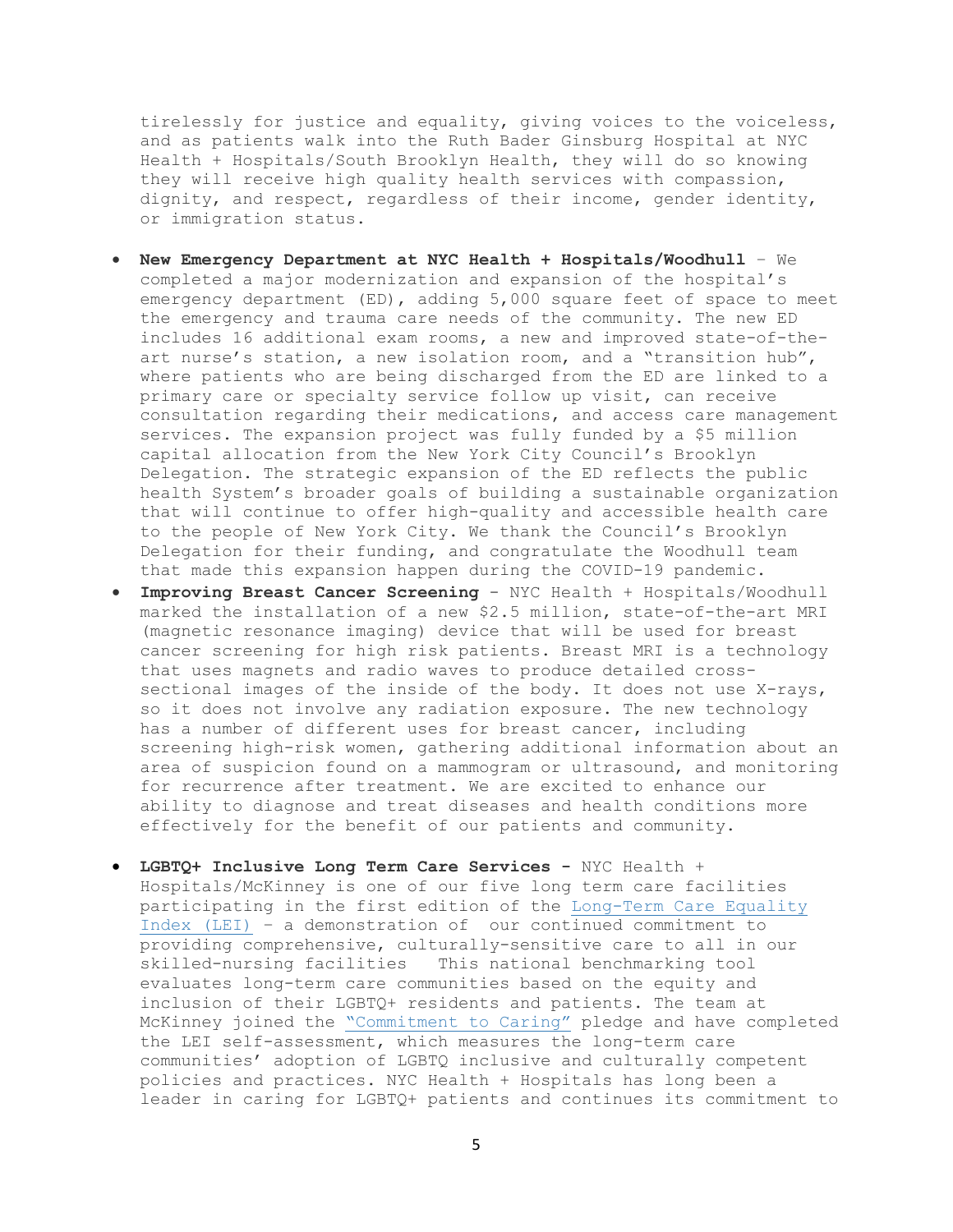providing staff with specialized trainings to ensure LGBTQ+ patients who seek care at any location across the health system receive responsive health care in a welcoming environment.

#### **OTHER HEALTH SYSTEM NEWS**

Looking back through the last year, I am incredibly proud of the many other new programs and services we were able to advance. This is just a partial list that reflects the commitment to excellence among the compassionate and skilled workforce at NYC Health + Hospitals.

- *[US News Rates All Public Hospitals as High Performing in One or More](https://www.nychealthandhospitals.org/pressrelease/us-news-rates-all-public-hospitals-as-high-performing-in-at-least-one-specialty-area/)  [Specialty Area](https://www.nychealthandhospitals.org/pressrelease/us-news-rates-all-public-hospitals-as-high-performing-in-at-least-one-specialty-area/)s*
- **[American Heart Association Recognizes Public Health System for](https://www.nychealthandhospitals.org/pressrelease/american-heart-association-recognizes-system-for-efforts-in-cardiovascular-treatment/)  [Efforts in Cardiovascular Treatment](https://www.nychealthandhospitals.org/pressrelease/american-heart-association-recognizes-system-for-efforts-in-cardiovascular-treatment/)**
- *[Family Health Program Provides Enhanced Health Services to Children](https://www.nychealthandhospitals.org/pressrelease/family-health-program-provides-enhanced-health-services-to-children-in-foster-care/)  [in Foster Care](https://www.nychealthandhospitals.org/pressrelease/family-health-program-provides-enhanced-health-services-to-children-in-foster-care/)*
- *[MetroPlusHealth Ranks #1 in 2020 Medicaid Quality Incentive Program](https://www.nychealthandhospitals.org/pressrelease/metroplushealth-ranks-1-in-2020-medicaid-quality-incentive-program/)*
- *[NYC Health + Hospitals Launches the NYC Public Health Corps](https://www.nychealthandhospitals.org/pressrelease/mayor-de-blasio-launches-the-nyc-public-health-corps/)*
- *[NYC Health + Hospitals Expands Access to Lifestyle Medicine Services](https://www.nychealthandhospitals.org/pressrelease/nyc-health-hospitals-expands-access-lifestyle-medicine-services-city-wide/)  [City-Wide](https://www.nychealthandhospitals.org/pressrelease/nyc-health-hospitals-expands-access-lifestyle-medicine-services-city-wide/)*
- *[NYC Care Reaches Milestone of 100,000 Members](https://www.nychealthandhospitals.org/pressrelease/nyc-care-reaches-milestone-of-100000-members/)*
- *[Two NYC Health + Hospitals Employees Receive Prestigious Sloan](https://www.nychealthandhospitals.org/pressrelease/two-nyc-healthhospitals-employees-receive-prestigious-sloan-public-service-award/)  [Public Service Award](https://www.nychealthandhospitals.org/pressrelease/two-nyc-healthhospitals-employees-receive-prestigious-sloan-public-service-award/)*
- *[Maternal Medical Home Program Provides Wraparound Care, Services to](https://www.nychealthandhospitals.org/pressrelease/maternal-medical-home-program-provides-wraparound-care-services-to-pregnant-patients/)  [Pregnant Patients](https://www.nychealthandhospitals.org/pressrelease/maternal-medical-home-program-provides-wraparound-care-services-to-pregnant-patients/)*
- *["Medical Eracism" Initiative Aims to Abolish Race-Based Assessments](https://www.nychealthandhospitals.org/pressrelease/medical-eracism-initiative-aims-to-abolish-race-based-assessments-used-for-medical-decisions/)  [Used for Medical Decisions](https://www.nychealthandhospitals.org/pressrelease/medical-eracism-initiative-aims-to-abolish-race-based-assessments-used-for-medical-decisions/)*
- *[NYC Health + Hospitals Fundraising Campaign Raises \\$5.8 Million To](https://www.nychealthandhospitals.org/pressrelease/nyc-health-hospitals-fundraising-campaign-raises-5-8-million-to-provide-meals-for-frontline-workers/)  [Provide Meals For Frontline Workers](https://www.nychealthandhospitals.org/pressrelease/nyc-health-hospitals-fundraising-campaign-raises-5-8-million-to-provide-meals-for-frontline-workers/)*
- *[Virtual ExpressCare Proves to Reduce Unnecessary ED Visits](https://www.nychealthandhospitals.org/pressrelease/virtual-expresscare-proves-to-reduce-unnecessary-ed-visits/)*
- *[NYC Health + Hospitals Creates 'Transgender Health Care Resource](https://www.nychealthandhospitals.org/pressrelease/nyc-health-hospitals-creates-transgender-health-care-resource-guide/)  [Guide'](https://www.nychealthandhospitals.org/pressrelease/nyc-health-hospitals-creates-transgender-health-care-resource-guide/)*
- **[Primary Care-Centered Diabetes Management Programs Expanded System-](https://www.nychealthandhospitals.org/pressrelease/primary-care-centered-diabetes-management-programs-expanded-system-wide/)[Wide](https://www.nychealthandhospitals.org/pressrelease/primary-care-centered-diabetes-management-programs-expanded-system-wide/)**
- *[NYC Health + Hospitals Further Expands Telemedicine Services](https://www.nychealthandhospitals.org/pressrelease/nyc-health-hospitals-further-expands-telemedicine-services/)*
- *[NYC Health + Hospitals' "Early Steps" Inpatient Mobility Program](https://www.nychealthandhospitals.org/pressrelease/nyc-health-hospitals-early-steps-inpatient-mobility-program-reduces-length-of-hospital-stays-in-med-surge-patients/)  [Reduces Length of Hospital Stays in Med/Surge Patients](https://www.nychealthandhospitals.org/pressrelease/nyc-health-hospitals-early-steps-inpatient-mobility-program-reduces-length-of-hospital-stays-in-med-surge-patients/)*
- *[Nearly 2,000 Nurses to Participate in Nursing Clinical Ladder](https://www.nychealthandhospitals.org/pressrelease/nearly-2000-nurses-to-participate-in-nursing-clinical-ladder-program/)  [Program](https://www.nychealthandhospitals.org/pressrelease/nearly-2000-nurses-to-participate-in-nursing-clinical-ladder-program/)*
- *[NYC Health + Hospitals Accountable Care Organization earns Medicare](https://www.nychealthandhospitals.org/pressrelease/systems-aco-earns-medicare-shared-savings-for-8th-consecutive-year/)  [Shared Savings for 8th Consecutive Year](https://www.nychealthandhospitals.org/pressrelease/systems-aco-earns-medicare-shared-savings-for-8th-consecutive-year/)*
- *[NYC Health + Hospitals, CUNY Expand Nursing Partnership](https://www.nychealthandhospitals.org/pressrelease/hospital-system-expands-partners-with-cuny-to-advance-nursing-career-pathways/)*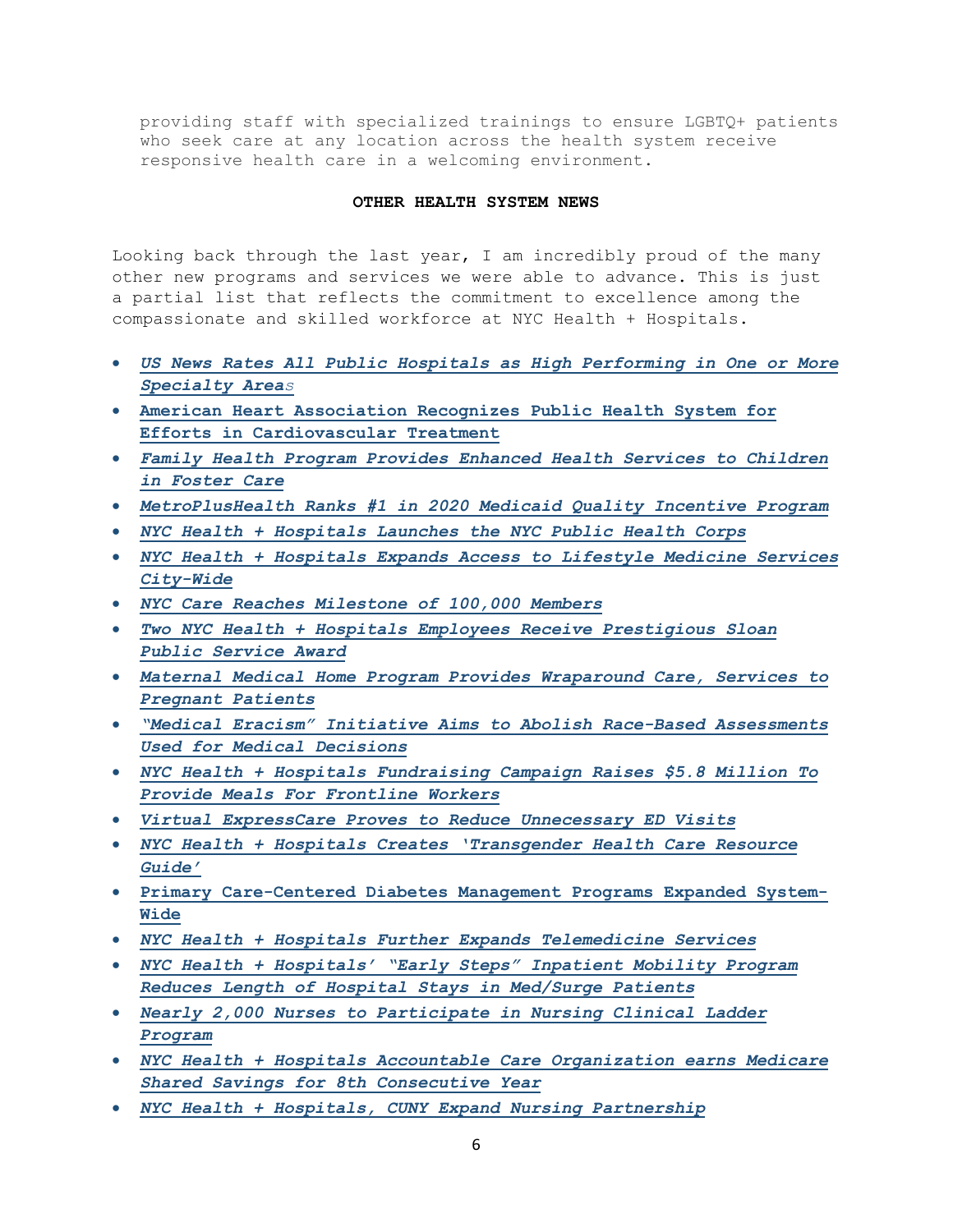\* \* \* \* \* \* \* \*

Thank you for being here tonight and for your support of our essential public health care system.

Now let's proceed to the main purpose of tonight's meeting – to hear from you, members of our community. Your input is so important to the future success of NYC Health + Hospitals. We are ready to listen.

I will now turn to Blanche Greenfield to outline the proceeding for tonight's meeting.

# # #